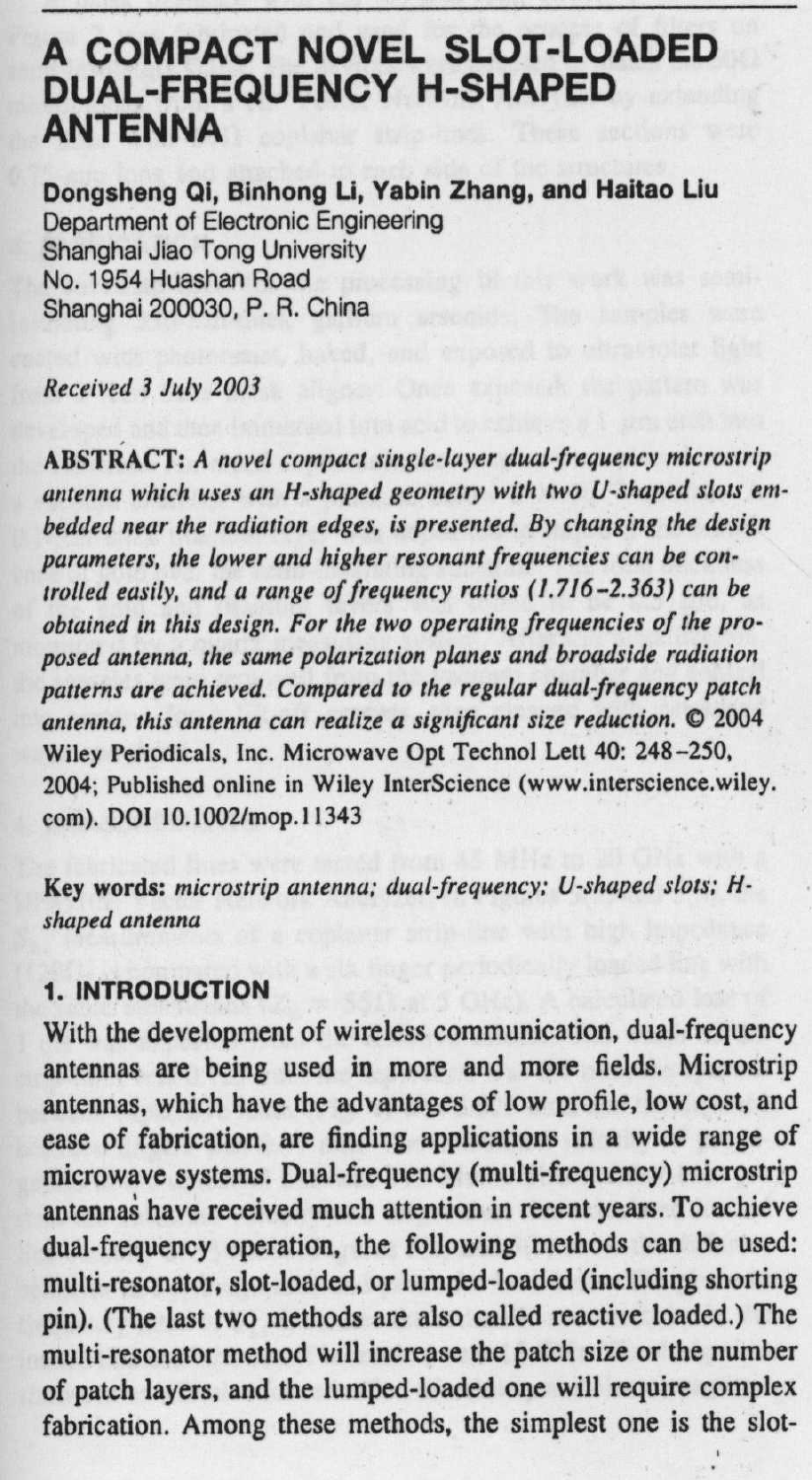

**Figure 1** Geometry of the proposed dual-frequency antenna

loaded method, which can achieve dual-frequency operation with **a single patch**, **and can** be fabricated **and integrated** with a microwave **circuit easily** . The geometry of the slots **can be rectangular** [I], U-shaped [2], **bent line [3], and so on**. The H-shaped micros**trip antenna was first proposed in [4]. Because** the path of the **surface current is lengthened**, **this antenna** '**s size can be** reduced for a fixed frequency by about 46%, **according** to (4]. By adding a **shorting pin** to the **H-shaped antenna**, dual-frequency **operation can be obtained** [5]. In this **paper**, **we present** a novel dualfrequency microstrip **antenna** by loading two U-shaped slots near **the radiation edges of an H-shaped antenna** (see Fig. I). The frequency **ratio can be adjusted conveniently** by varying the design **parameters.**

# **2. ANTENNA DESIGN**

The proposed **antenna configuration is shown** in Figure I. The outline of the H-shaped microstrip antenna is  $W \times L$ . Two U-shaped **slots are loaded near the radiation** edges of the **antenna.** The slots have a width  $W_s$  and length  $2L_m + L_s$ , where  $L_s$  is the length of the section parallel to the radiation edge and  $L_m$  is the length of the arm. The dimension of the concave section is  $d \times s$ . The feed **point is located on** the axis of **the antenna**, and the distance from center is  $d_f$ . The dielectric constant and thickness of the substrate are  $\varepsilon$ , and  $h$ , respectively.

By placing two **narrow rectangular** slots [1] or two U-shaped **slots [2] near the radiation** edges of a **regular rectangular patch,** dual-frequency operation (the resonant frequencies of  $TM_{10}$  and TM<sub>30</sub> modes) can be achieved. In our design, two U-shaped slots **are added in an H**-**shaped antenna**, as shown **in Figure** 1. Similar **to the antenna described** in [1], the slots hardly perturb the **current** distribution of  $TM_{10}$  because they are located close to the current minima, and thus the first resonant frequency  $f_{10}$  is mainly deter**mined by** the primary **H-shaped antenna.** We can change d in order to adjust  $f_{10}$  by varying the length of surface current path when the **entire size is fixed**. **On the other hand**, **the current** distribution around the embedded slots is significant to  $TM_{30}$ , so that the variation of the length of  $L_m$  strongly perturbs the current distribution of  $TM_{30}$ , while the variation of *d* affects  $TM_{30}$  only slightly. Obviously, we can determine  $f_{10}$  and  $f_{30}$  almost independently by varying **a single parameter**. Compared to many others **dual-frequency antenna designs, in** which **the variation of a single**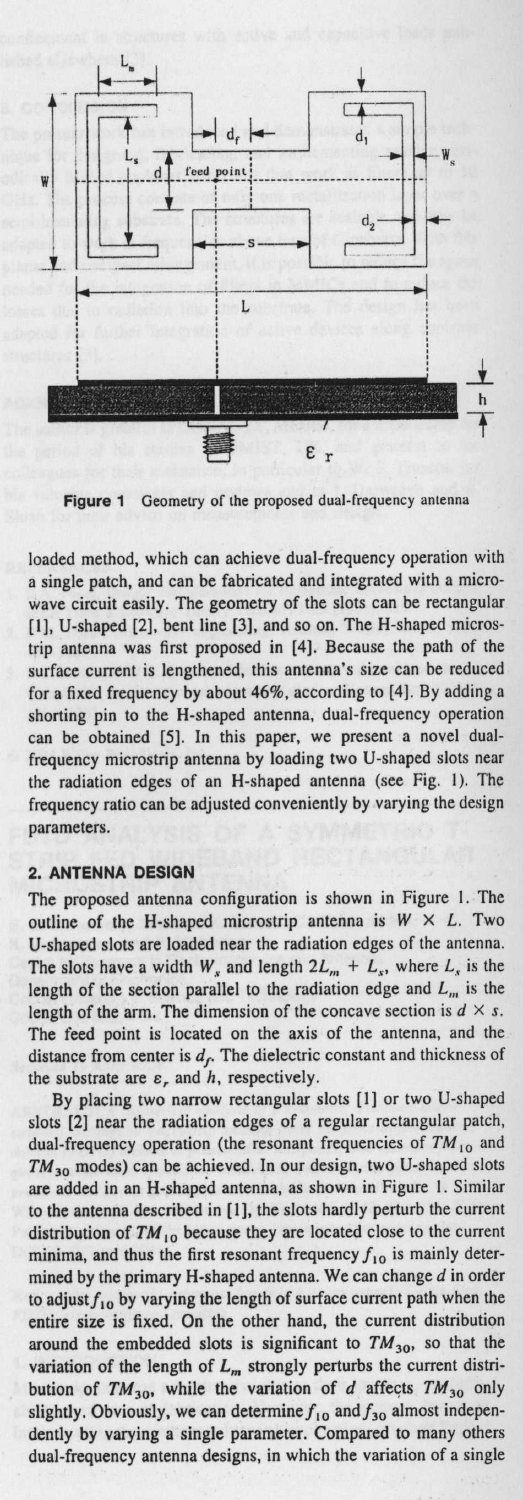

**Figure** 5  $S_{21}$  VNA measurements of (a) a high-impedance coplanar strip-line and (b) a periodic structure with cutoff near 15 GHz

A mask designed with the 7.5-mm-long structure based on Figure 2 was fabricated and used for the process of filters on  $semi$ -insulating GaAs. The devices were adapted to match the  $50\Omega$ microprobes from a HP Vector Network Analyzer by extending the lines with  $50\Omega$  coplanar strip-lines. These sections were 0.75-mm long and attached to each side of the structures.

## **3. FABRICATION**

The substrate used for the processing in this work was semiinsulating  $350$ - $\mu$ m-thick gallium arsenide. The samples were coated with photoresist, baked, and exposed to ultraviolet light from a Karl Suss mask aligner. Once exposed, the pattern was developed and then immersed into acid to achieve a  $1-\mu m$  etch into the substrate. For metal deposition, the samples were placed inside a vacuum chamber with a pressure below  $2 \times 10^{-6}$  millibar. A  $0.1$ - $\mu$ m-thick titanium layer was deposited to improve the adherence of gold over the semi-insulating substrate. The total thickness of the gold and titanium layers was found to be  $0.5 \mu m$ , as monitored by a quartz measuring system. After the metallization, **the samples were removed from the vacuum chamber and soaked** into acetone for a lift-off process, then cleaned with deionized water and dried.

#### **4. MEASUREMENTS**

The fabricated lines were tested from 45 MHz to 20 GHz with a HP8510B Vector Network Analyzer. In Figures 5(a) and 5(b), the  $S_{21}$  measurements of a coplanar strip-line with high impedance  $(120\Omega)$  is compared with a six finger periodically loaded line with the same dimensions ( $Z_0 = 55\Omega$  at 5 GHz). A calculated loss of I dB was expected from the resistive effects. The width of the strip-lines was 0.125 mm, the separation was 0.5 mm, the space d between capacitive loads (Fig. 4) was 0.625 mm, and the distance between fingers was 0.01 mm. The calculated velocity of propagation in the unloaded line was 110 Mm/s. This number is larger than the substrate velocity and larger than the calculated loaded line velocity of 55 Mm/s. Figures 5(a) and 5(b) show the different behavior in  $S_{21}$  magnitude and phase for both lines. The phase to frequency ratio of  $S_{21}$  indicates the reduced wave velocity in the loaded line until the cutoff is reached near 15 GHz. The design has shown to be effective for reduction of velocity and electromagnetic